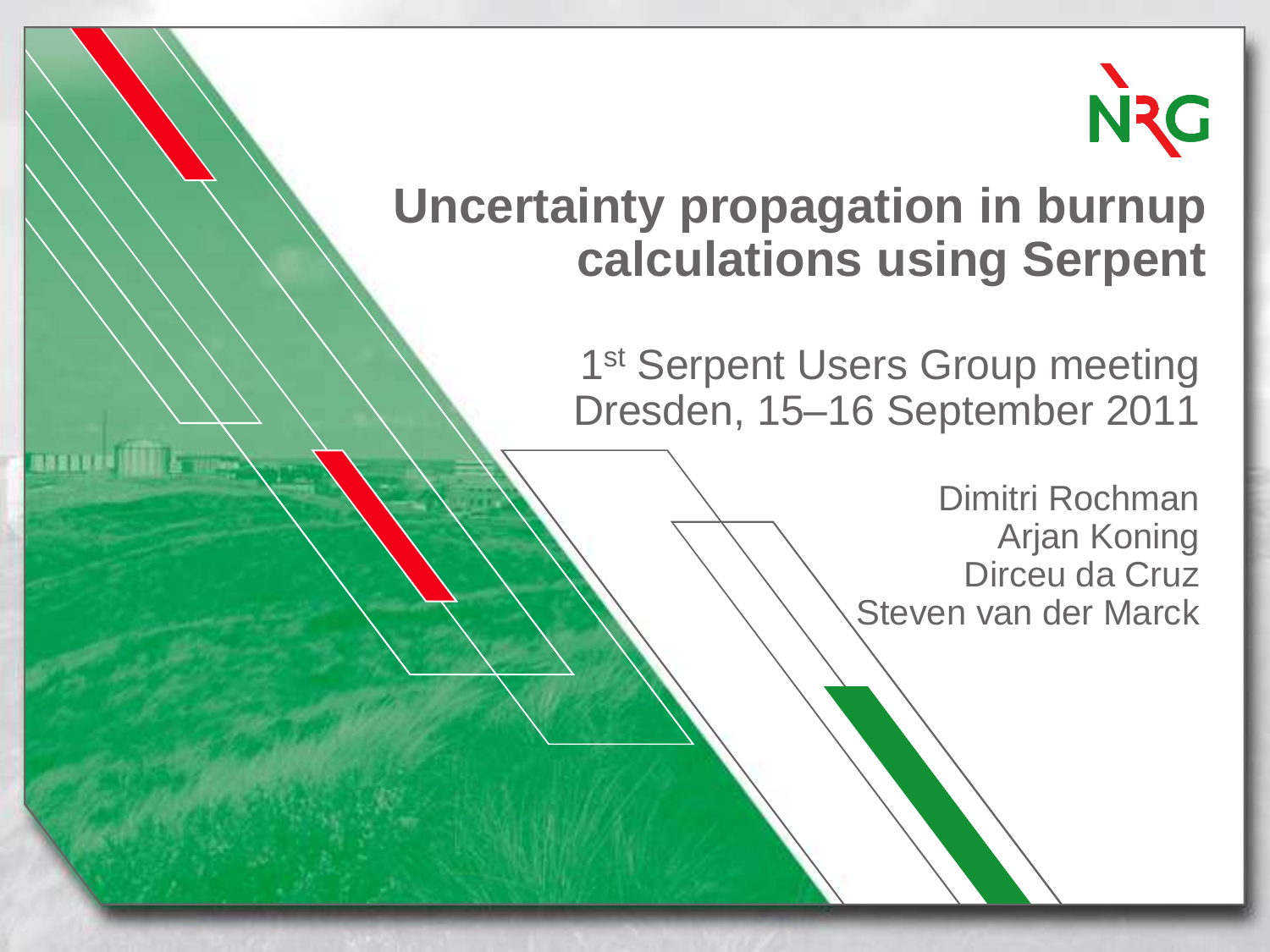# **Outline**

- Uncertainty? Nuclear data?
- Code & system selection
- **❖** Methodology
- ❖ Results
- ❖ Conclusions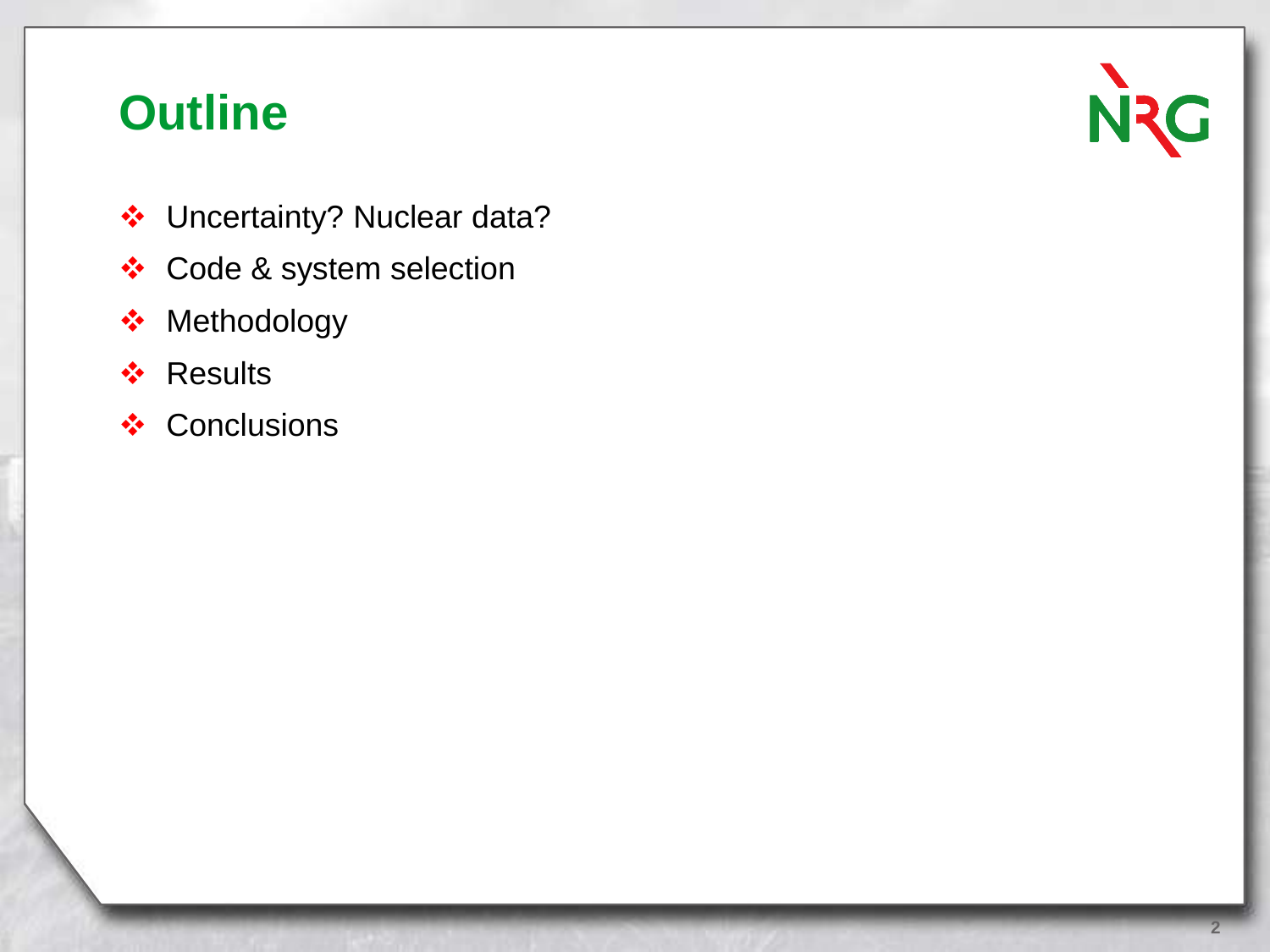# **Nuclear data uncertainty calculation**



- $\cdot$  Increasing interest in uncertainties in calculated quantities Uncertainties in nuclear data contribute to overall uncertainty
- $\cdot$  Traditionally, uncertainty calculated as: difference between e.g. ENDF/B-VII.0 and JEFF-3.1
- $\div$  Better approach these days: use covariance data ..., but:
	- o Not all quantities have covariance data
	- o Not all isotopes have covariance data
	- No code system prepared for fully consistent calculation
- Most rigorous approach: perform 'Monte Carlo' over all realistically possible nuclear data evaluations
	- This is possible because of TALYS and associated programs (TEFAL, TASMAN, …)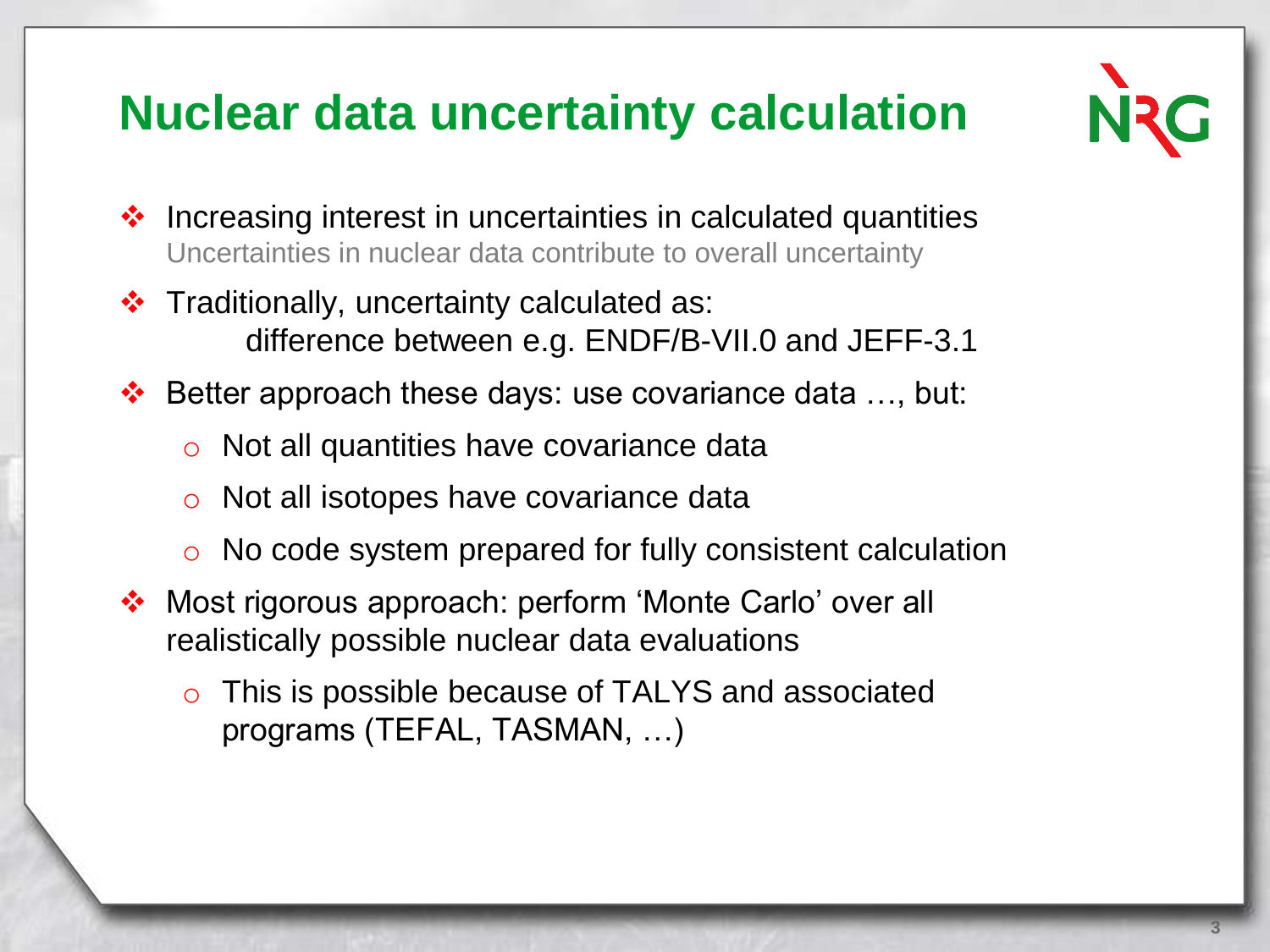# **Code selection: PSG2 / Serpent**

- ❖ Requirements
	- o Flux and burnup calculation
	- Access to nuclear data
	- o Speed & ease of use



#### **❖** Serpent

- o One integrated code (no need to couple two codes)
- o Full access to nuclear data in public format
- o Fast & easy

# **PSG2 / Serpent**

a Continuous-energy Monte Carlo Reactor Physics Burnup Calculation Code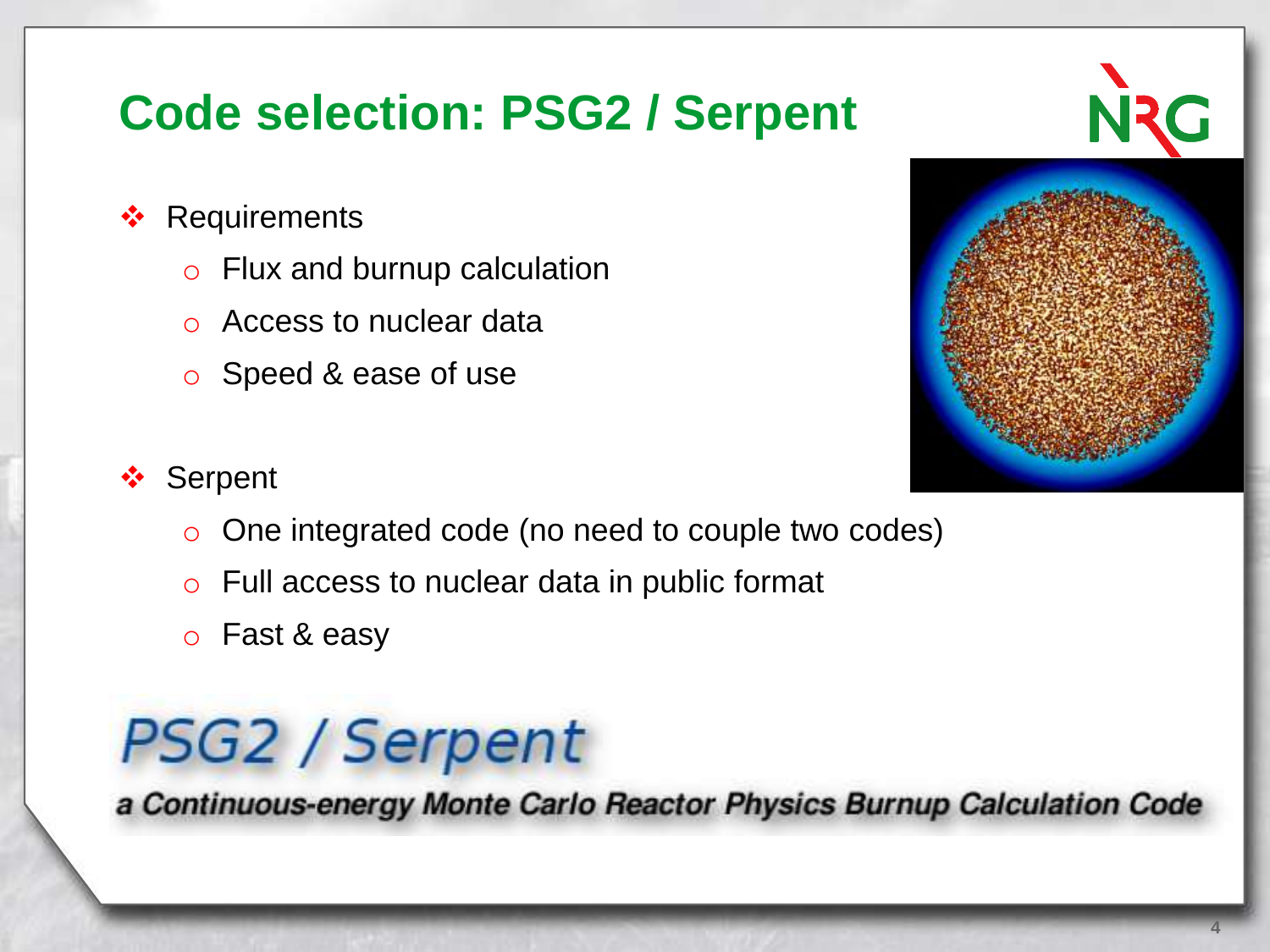### **System selection: PWR**

- **❖ Requirement** 
	- **Current system**
	- o Simplified model or benchmark available
	- o Availability of measured or calculated data
- ❖ PWR Westinghouse
	- o 85 reactors 'Westinghouse PWR' in WNA database
	- o Textbook stuff, e.g. described in Duderstadt & Hamilton
	- o 17×17 fuel element,  $U(4.8wt\%)O<sub>2</sub>$
	- Comparisons possible?



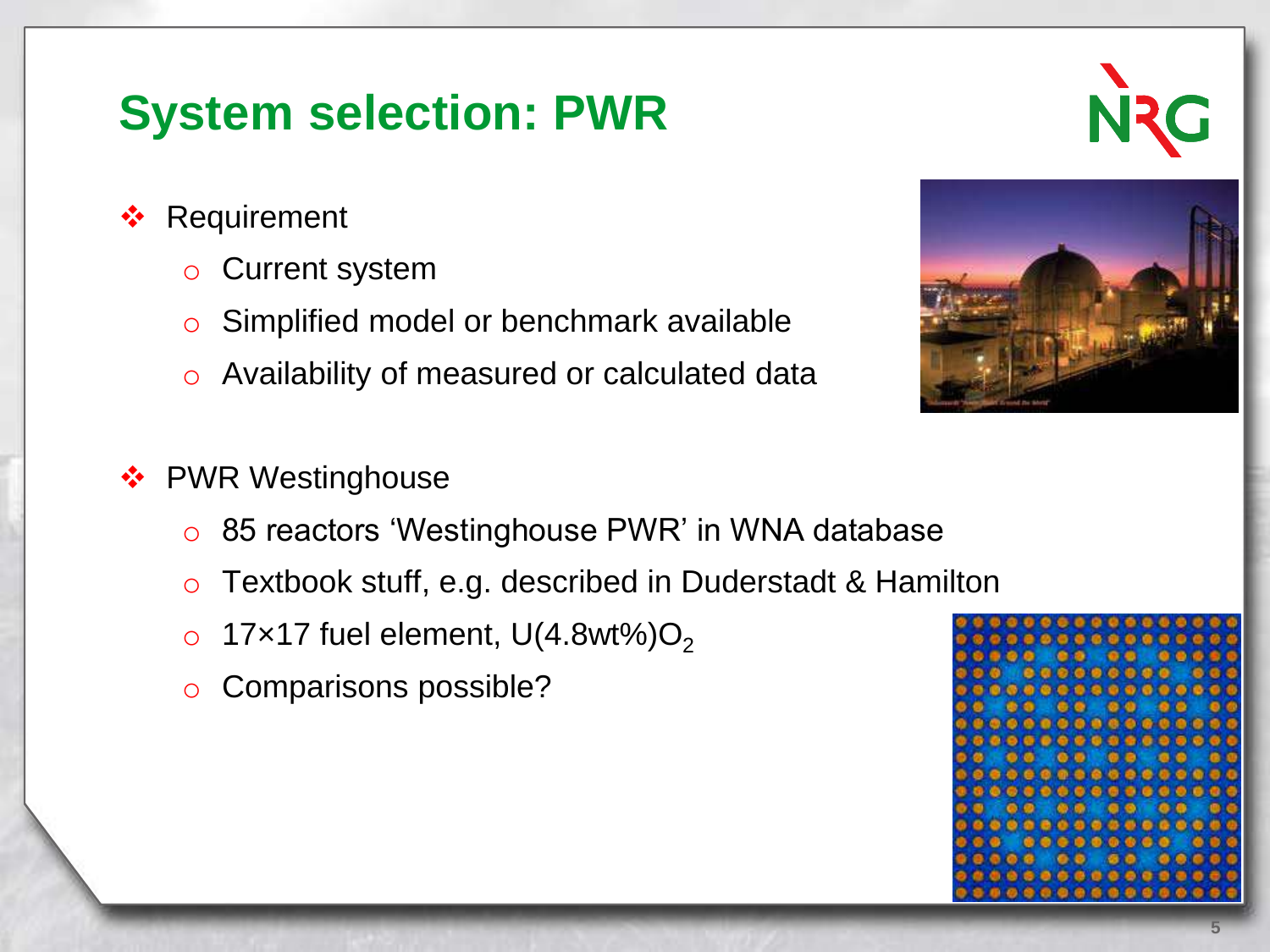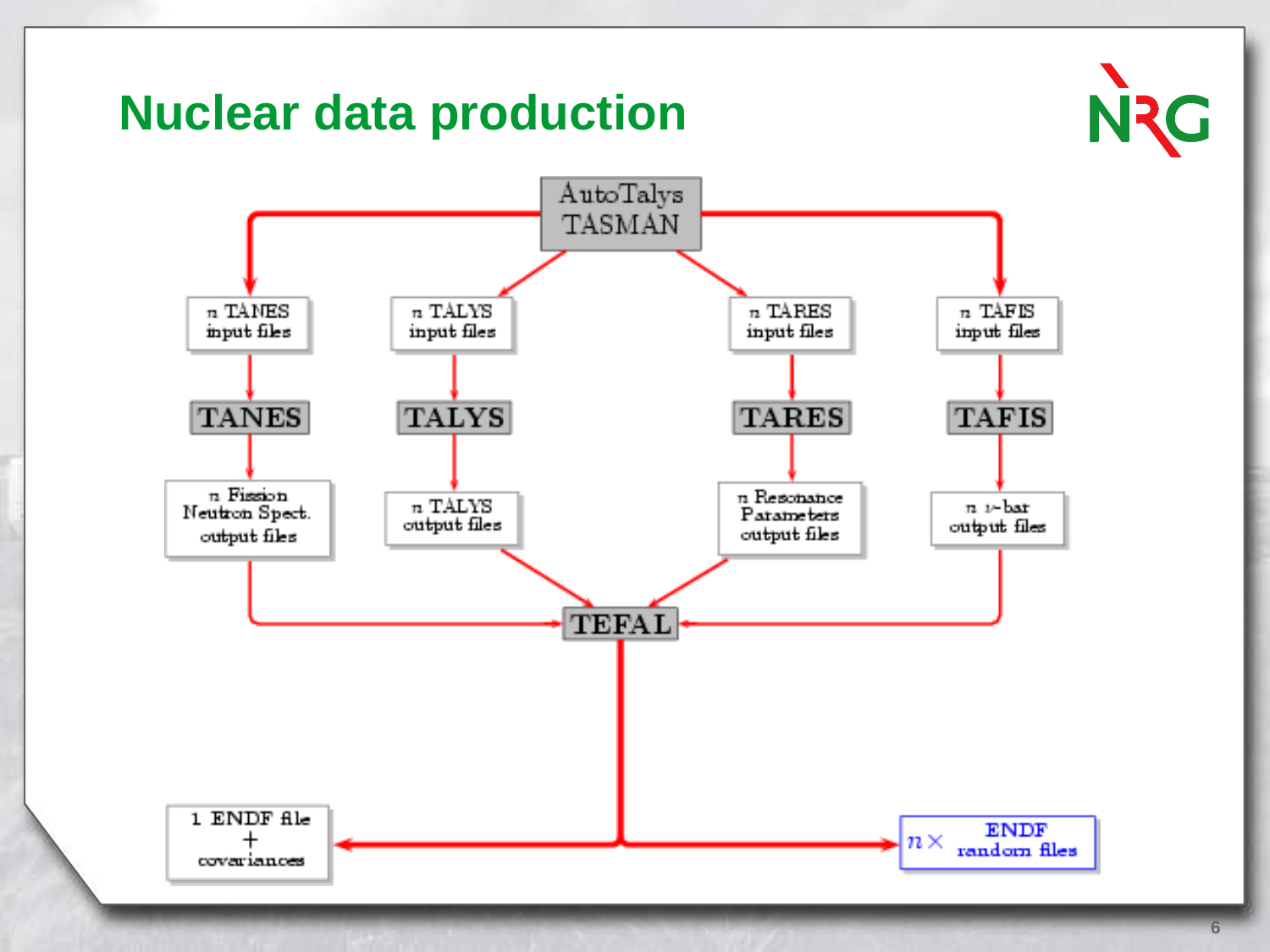# **Methodology**



- $\cdot$  In TALYS input, 20–30 parameters randomized (varied within pre-determined ranges)
- **EXA** Random resonance parameters generated (varied within pre-determined ranges)
- ❖ NJOY-99.336 for processing nuclear data files
- ❖ SERPENT used throughout
- Total variance at the end is the sum of 'transport statistics' + 'nuclear data variance'
- $\cdot$  To disentangle these two, the transport statistics should be well under control (convergence is always an issue …)

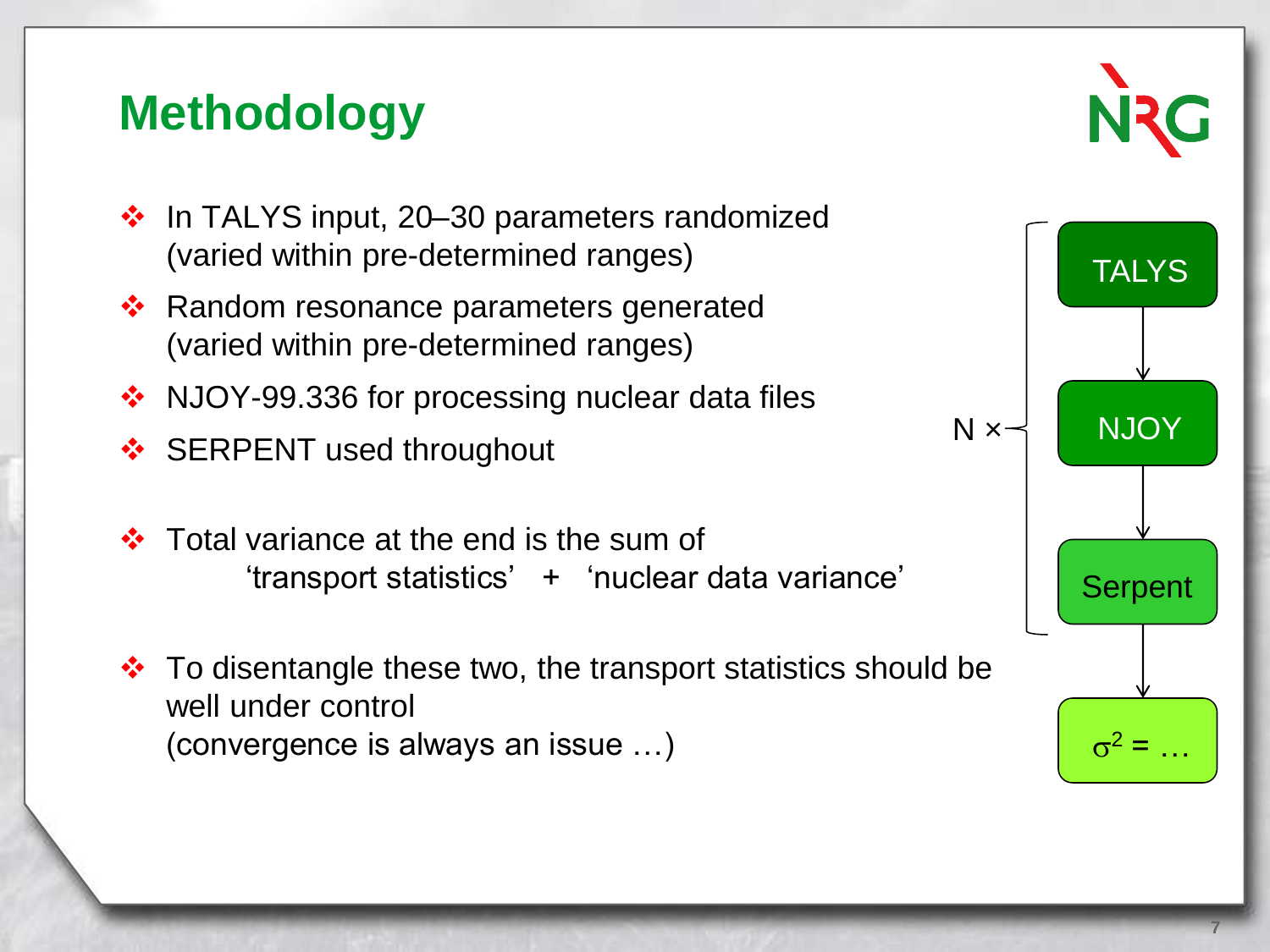#### **Limitations**

**N<sub>2</sub>G** 

- ◆ Only isotopes: 235, 236, 238U, 239Pu
- ◆ No variations in thermal scattering data
- ◆ Only nuclear data (no geometry, material composition, enrichment variations)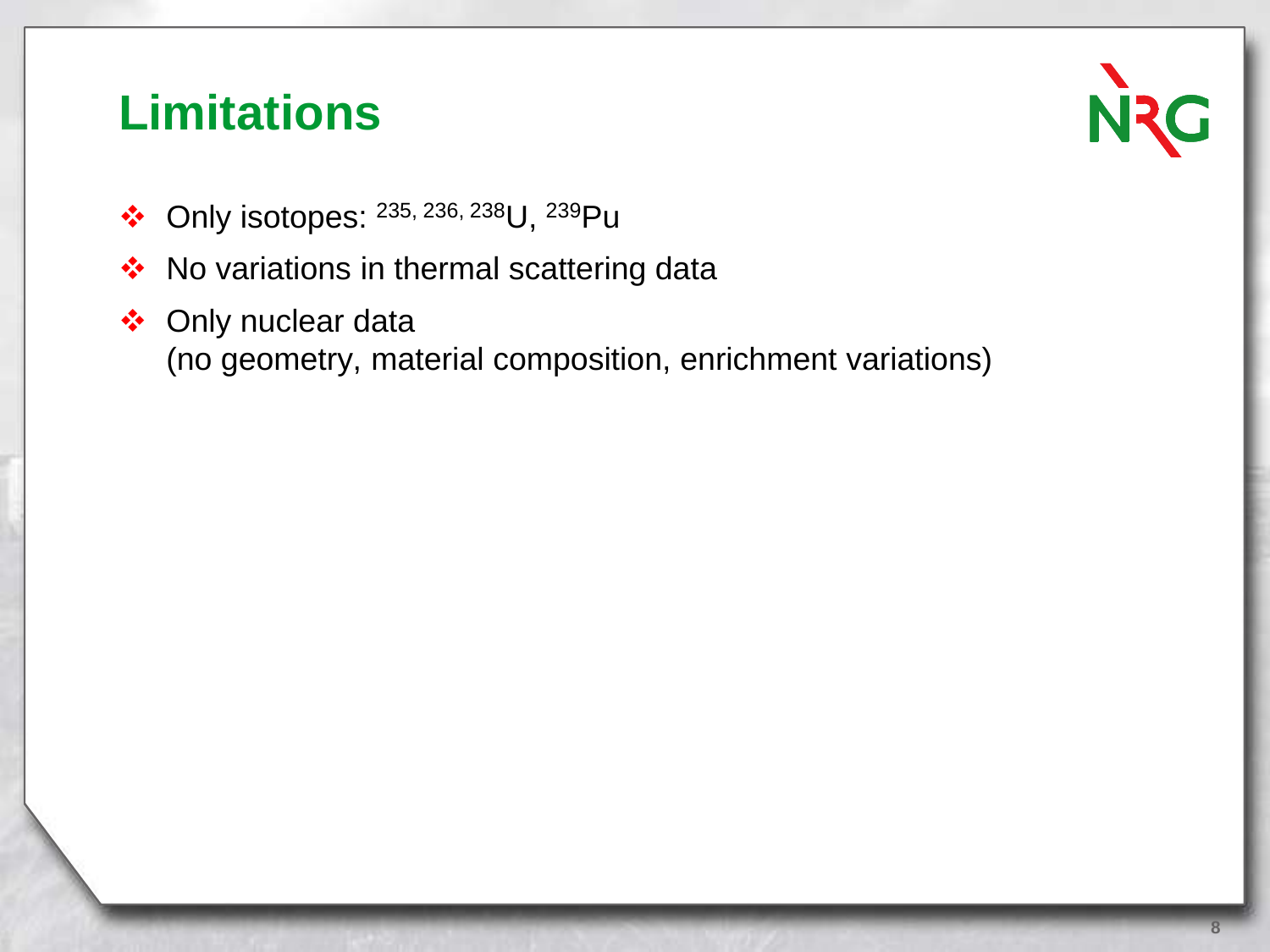### **Types of nuclear data**

N<sub>2G</sub>

- ❖ Transport data
	- $\checkmark$  Cross sections
	- $\checkmark$  Angular distributions
	- $\checkmark$  Double differential data
	- $\checkmark$  Emission spectra
- **❖** Fission yields
	- $\checkmark$  Fission product yields
- ❖ Decay data
	- $\checkmark$  Half lives
	- $\checkmark$  Decay schemes





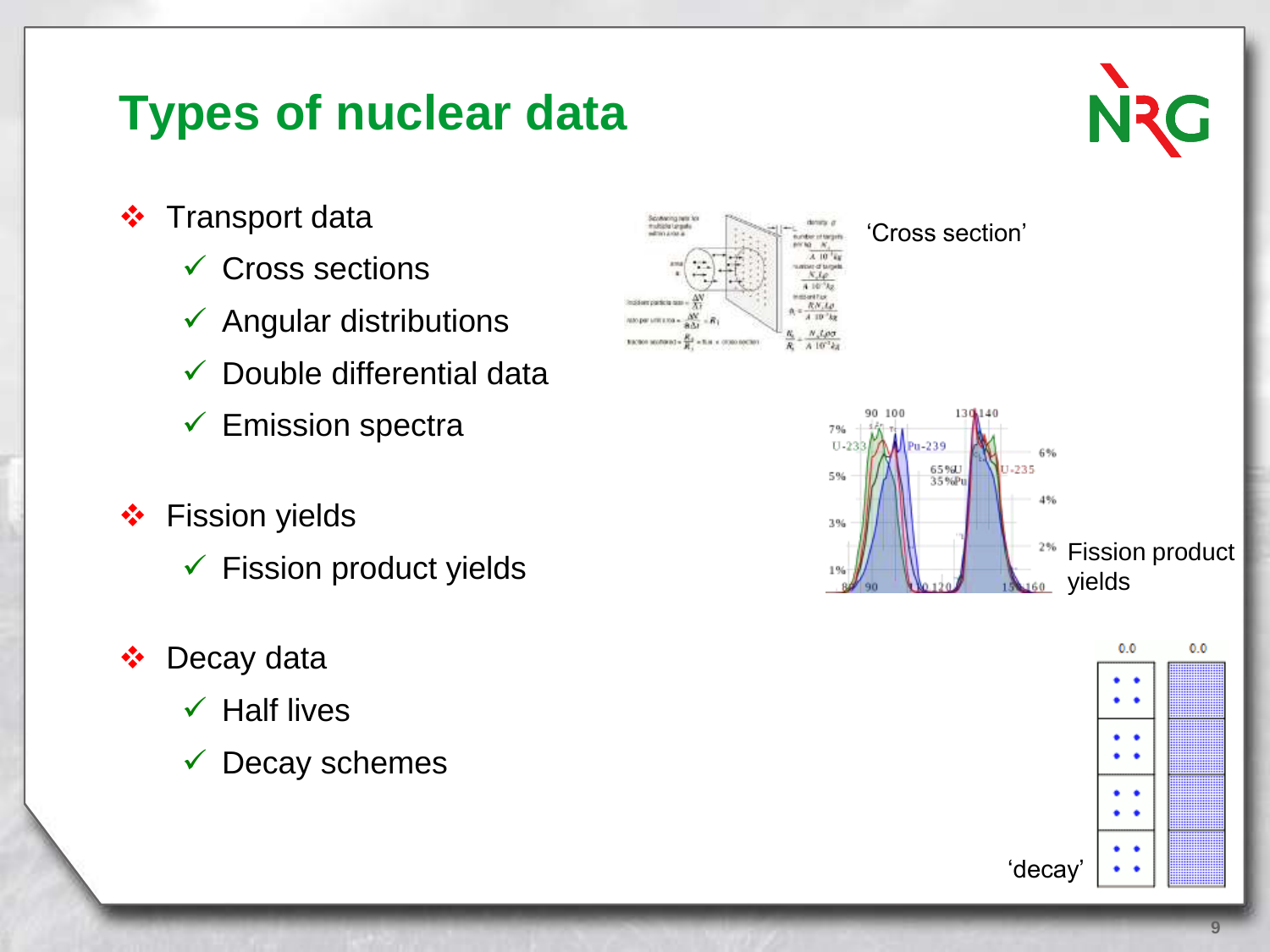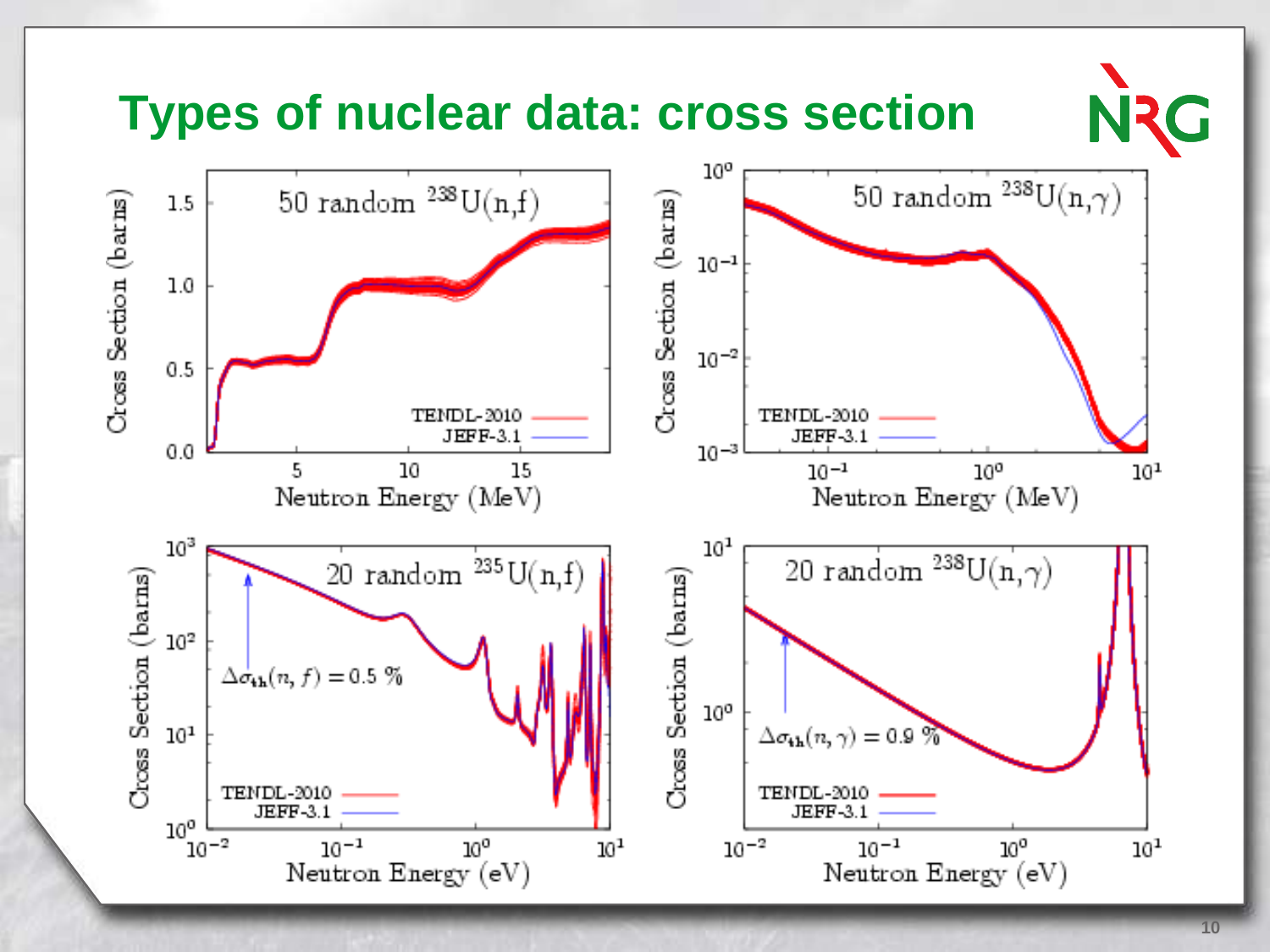#### **Types of nuclear data: fission yields**

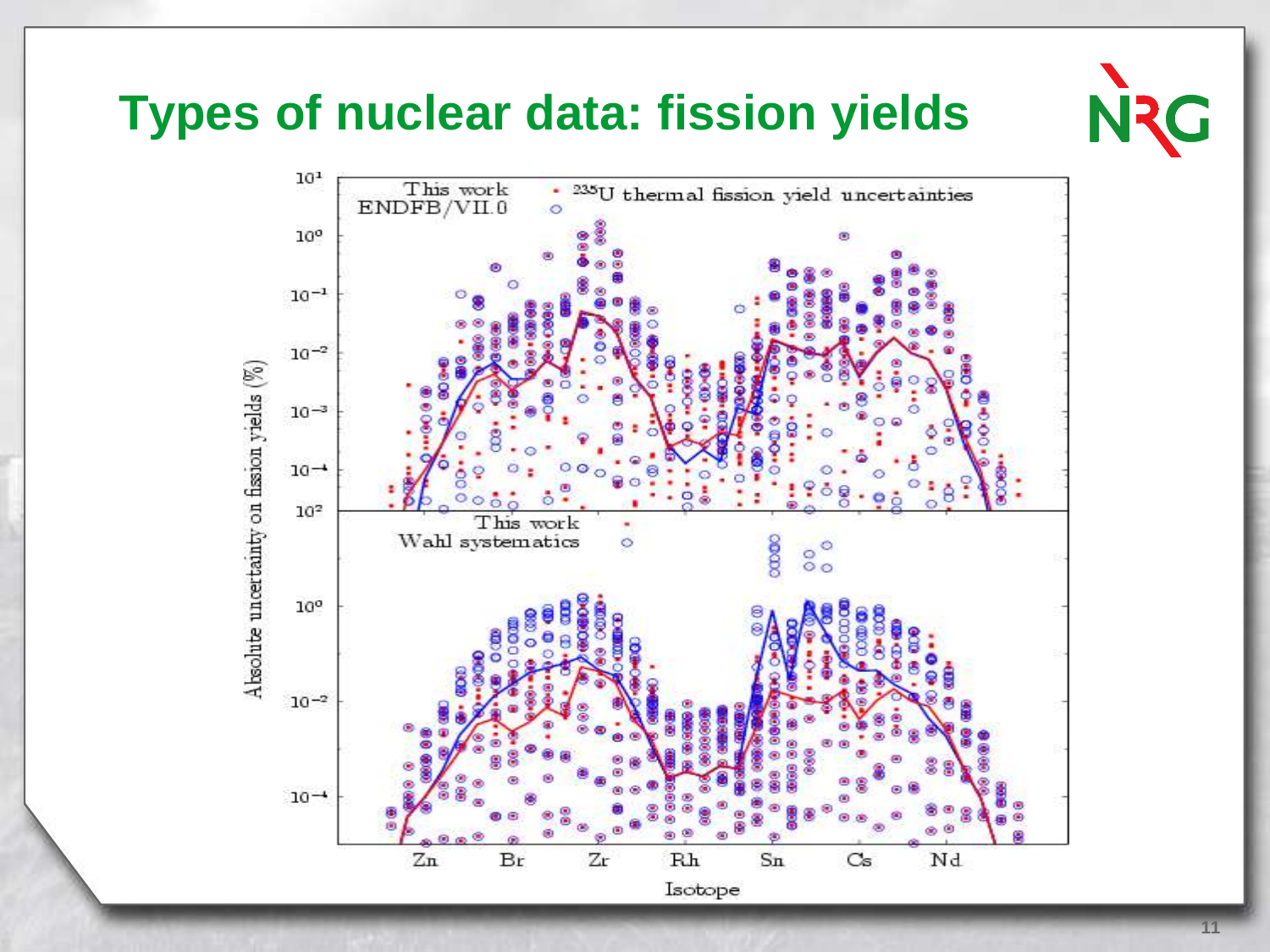#### **Results**

- **❖** Calculated quantities
	- o First: convergence …
	- o Reactivity swing
	- o Inventory after 50 GWd/tU
	- o Radiotoxicity curve



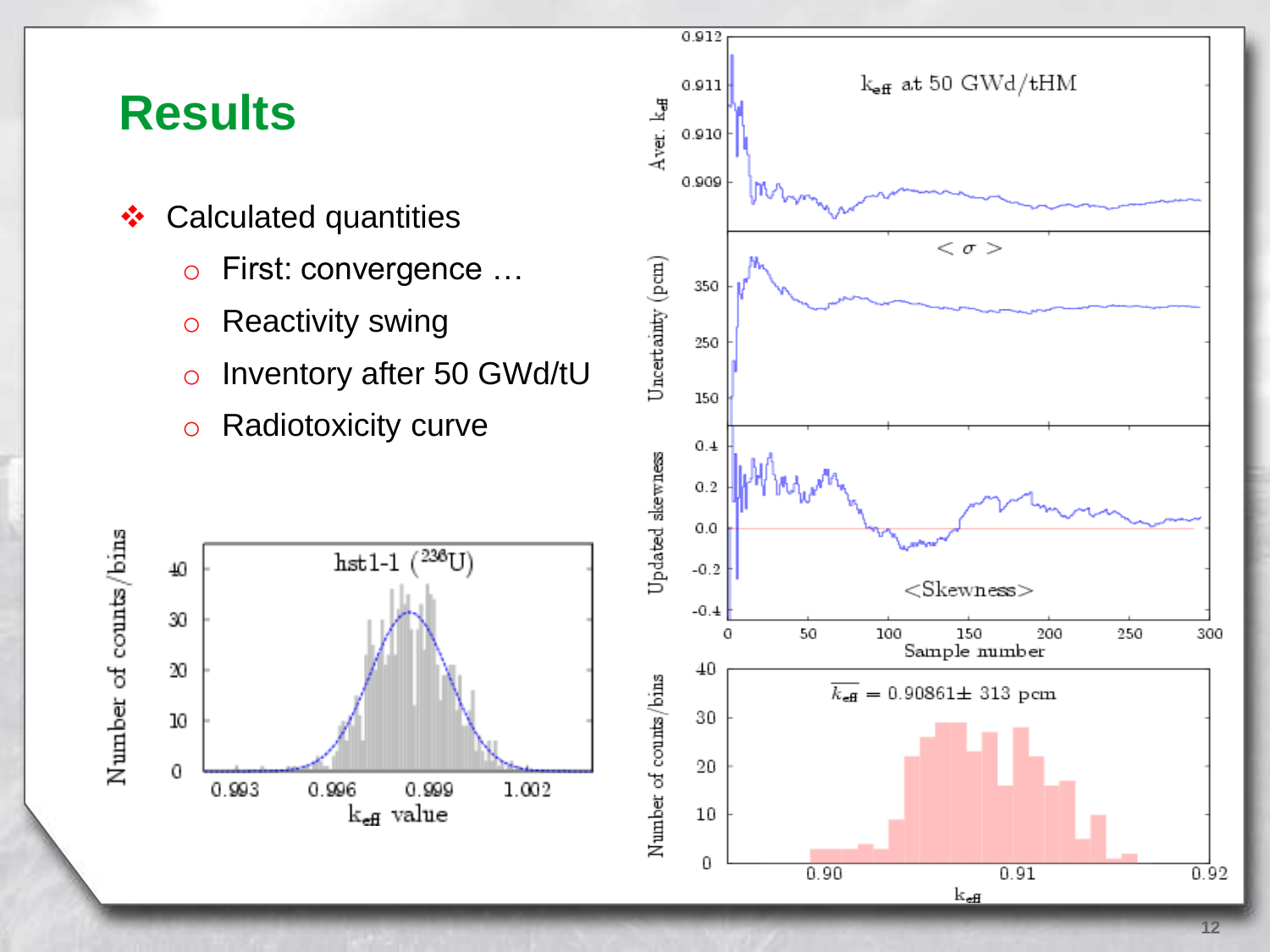#### **Results: Reactivity swing**

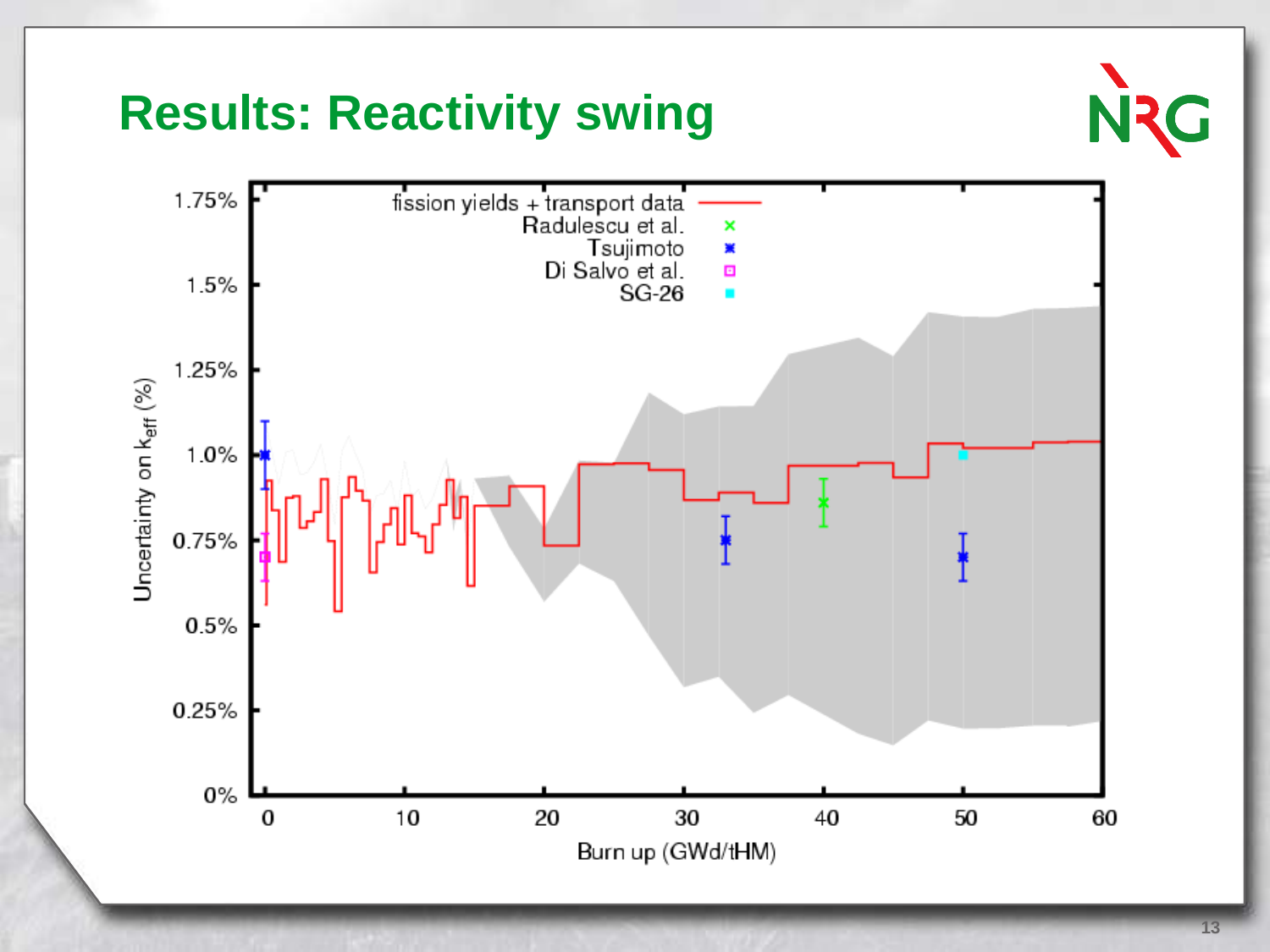



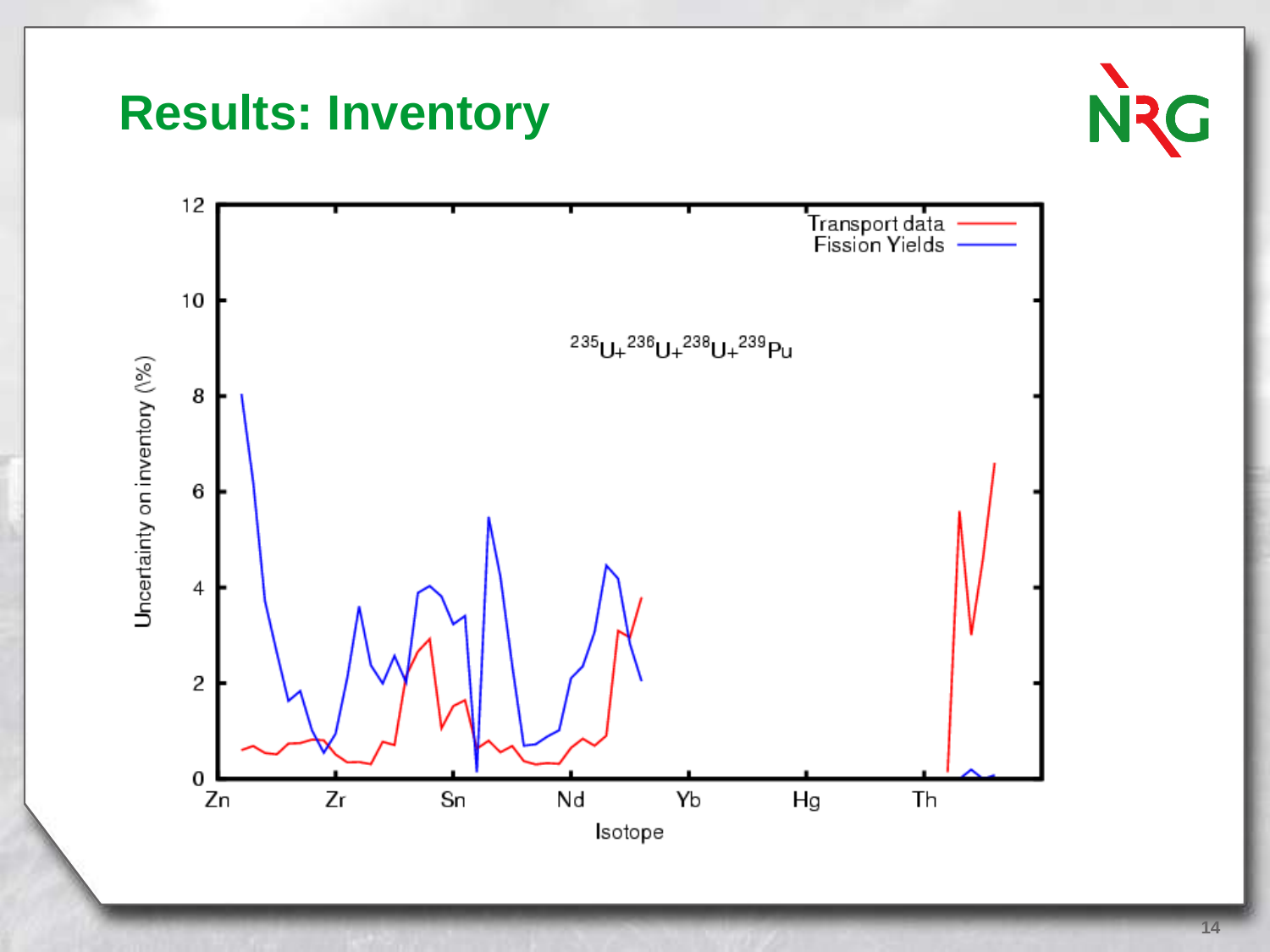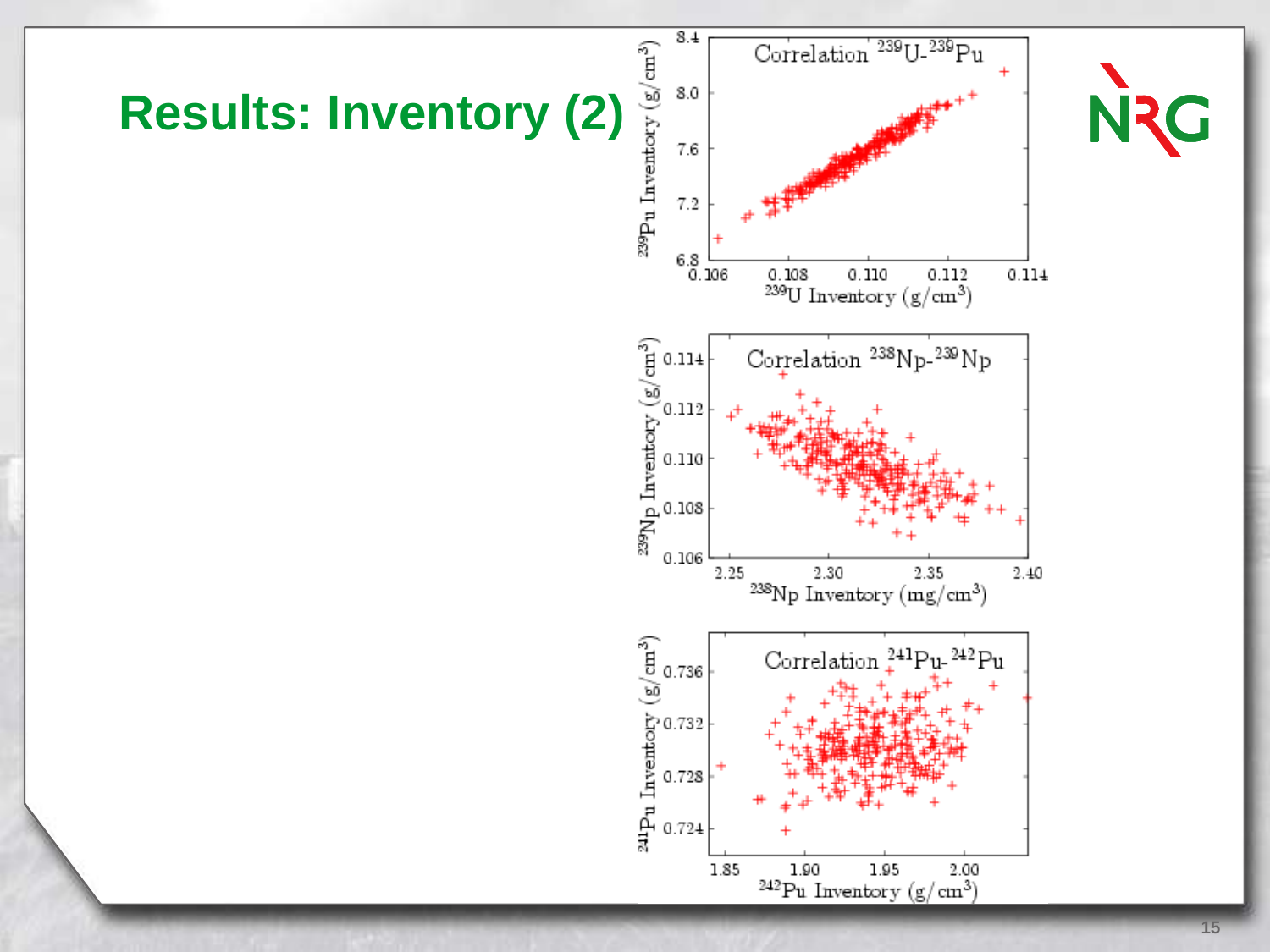